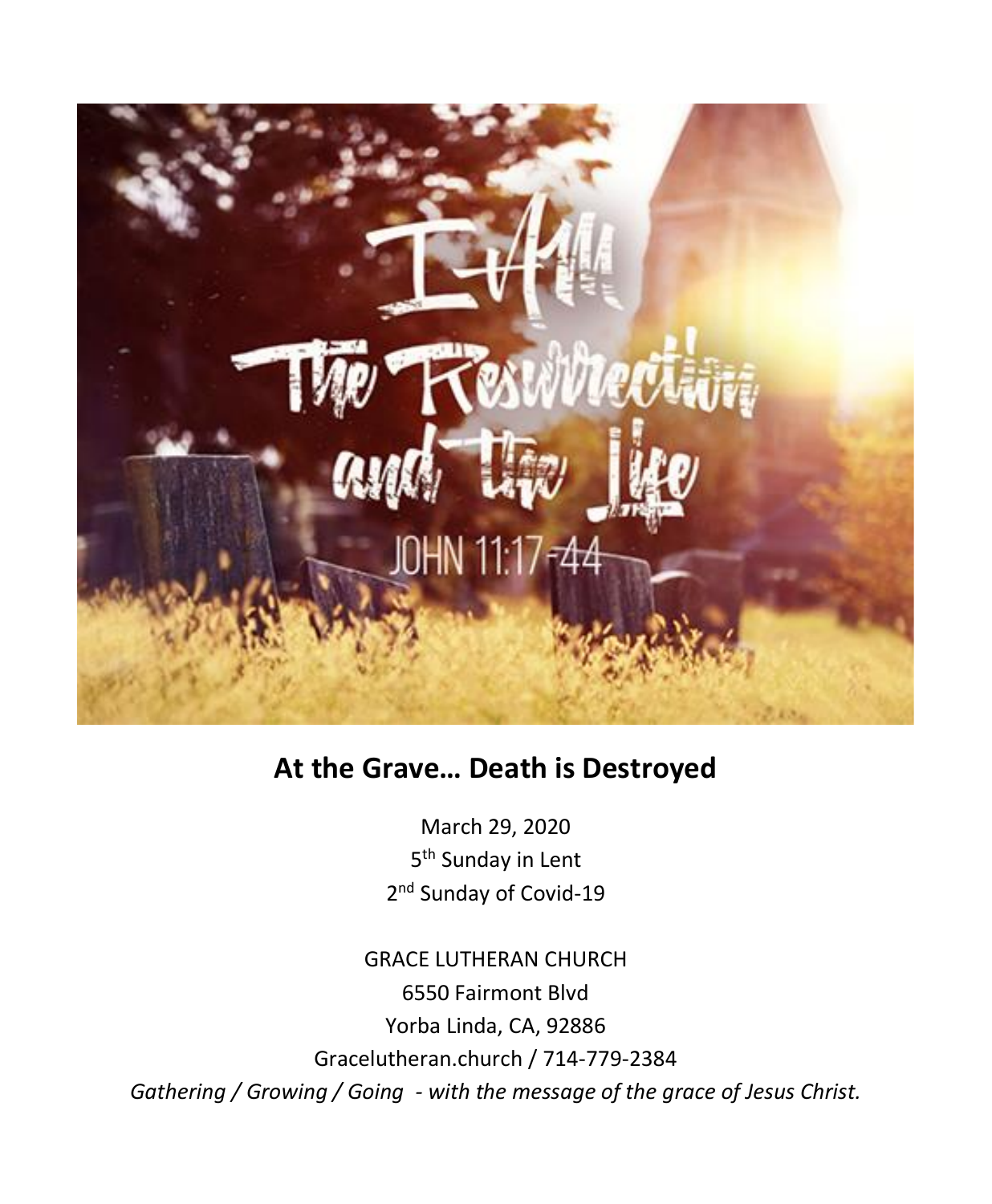

*5th Sunday in Lent March 29, 2020*

The word **Lent** comes from an Old English word for Spring ("*lengten*,"). As the days **len**g**t**hen and become brighter during this time of year, our focus on Jesus' journey to the cross and empty tomb (which starts next Sunday) brighten our days and allow us to see God's love more clearly and empower us to love more dearly. May God's Word lead you cherish the One who came to…

# **To do battle for us:**

| Lent 1: In the wilderness                         | the Devil is defeated        |  |
|---------------------------------------------------|------------------------------|--|
| Lent 2: At the well                               | Thirst is quenched           |  |
| Lent 3: In the light                              | <b>Blindness is banished</b> |  |
| Lent 4: From the throne                           | Selfless serving springs     |  |
| Today: At the grave                               | Death is destroyed           |  |
| April 5: Approaching Jerusalem as our humble king |                              |  |

(*past sermons are archived on our web site: gracelutheran.church*)



L: In the name of the Father and of the Son  $\mathbb B$  and of the Holy Spirit.

- **C: Amen.**
- L. Let us pray.
- **C. As a father has compassion on his children, O God, so gentle are you to those who fear you. As high as the heavens are above the earth, so great is your love for those who fear you. As far as the east is from the west, so far have you removed our sin. Remember how we are made, O God, remember we are dust. Heal our lives, renew our strength, and crown us with your mercy, through Jesus Christ, your Son, our Savior. Amen.**

*The name of the triune God and the sign of the cross remind us of our baptisms.*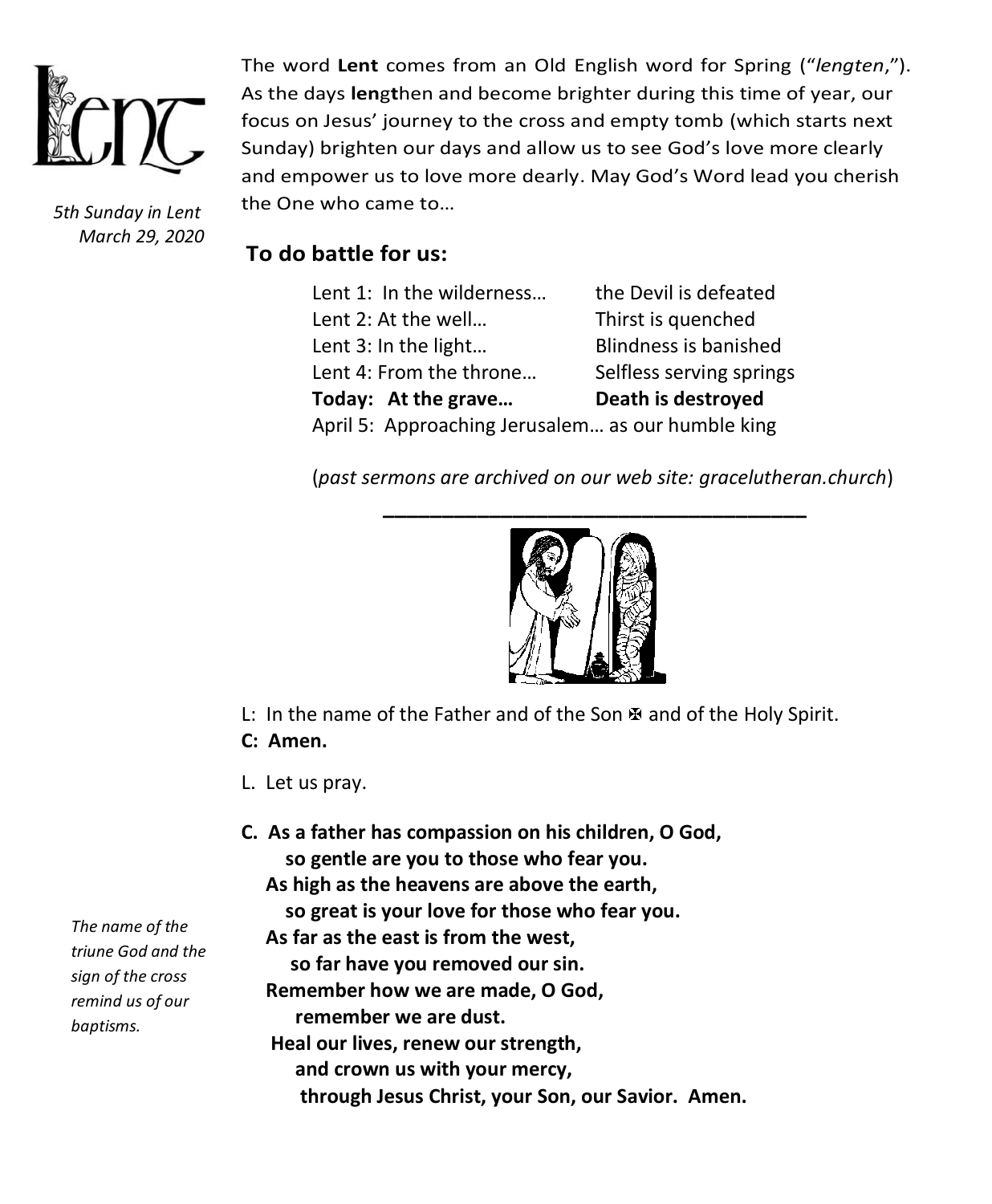L: God our heavenly Father, has forgiven all your sins. By the perfect life and innocent death of our Lord Jesus Christ, he has removed your guilt forever. You are his own dear child. May God give you strength to live according to his will. Amen.

# **Song- I heard the Voice of Jesus Say (338)**

**I heard the voice of Jesus say, "Come unto me and rest; Lay down, O weary one, lay down Your head upon my breast." I came to Jesus as I was, Weary and worn and sad; I found in him a resting place, And he has made me glad.**

- **2 I heard the voice of Jesus say, "Behold, I freely give The living water, thirsty one; Stoop down and drink and live." I came to Jesus, and I drank Of that life-giving stream; My thirst was quenched, my soul revived, And now I live in him.**
- **3 I heard the voice of Jesus say, "I am this dark world's light. Look unto me; your morn shall rise And all your day be bright." I looked to Jesus, and I found In him my star, my sun; And in that light of life I'll walk Till trav'ling days are done.**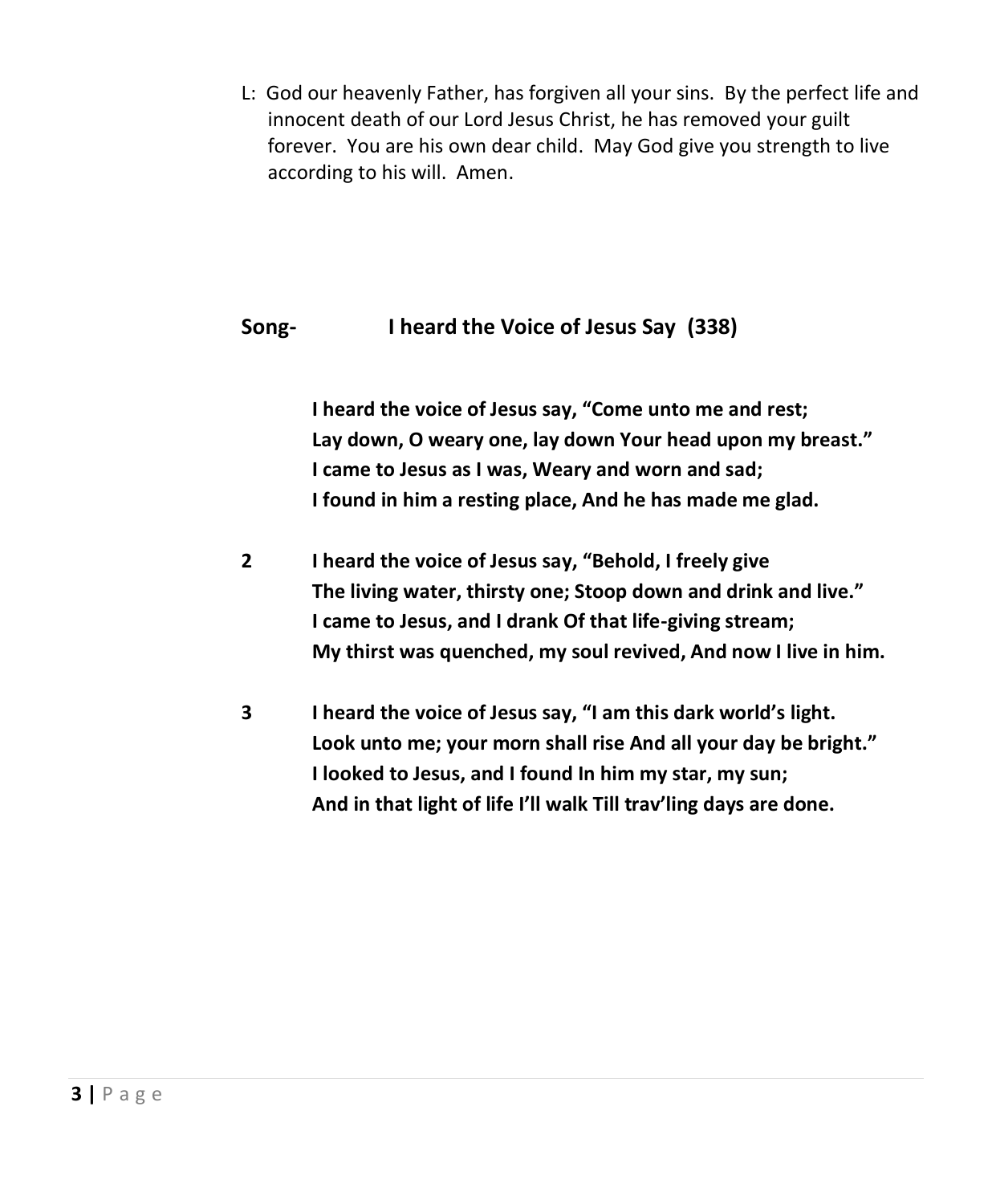L: Let us pray.

Eternal God and Father, help us to remember Jesus, who obeyed your will and bore the cross for our salvation that through his anguish, pain and death we may receive forgiveness of sins and inherit eternal life; through your Son, Jesus Christ our Lord, who lives and reigns with you and the Holy Spirit, one God, now and forever.

# **C: Amen.**

## **FIRST LESSON EZEKIEL 37:1-14**

*Ezekiel received his message from God in visions, this one telling him and us of the power of God to destroy death for his people.*

*The word "breath" in the Hebrew is also the word for wind or "Spirit."*

The hand of the LORD was on me, and he brought me out by the Spirit of the LORD and set me in the middle of a valley; it was full of bones. **<sup>2</sup>**He led me back and forth among them, and I saw a great many bones on the floor of the valley, bones that were very dry. **<sup>3</sup>**He asked me, "Son of man, can these bones live?"

I said, "Sovereign LORD, you alone know."

**<sup>4</sup>** Then he said to me, "Prophesy to these bones and say to them, 'Dry bones, hear the word of the LORD! **<sup>5</sup>** This is what the Sovereign LORD says to these bones: I will make \*breath enter you, and you will come to life. **<sup>6</sup>** I will attach tendons to you and make flesh come upon you and cover you with skin; I will put breath in you, and you will come to life. Then you will know that I am the LORD.'"

**<sup>7</sup>** So I prophesied as I was commanded. And as I was prophesying, there was a noise, a rattling sound, and the bones came together, bone to bone. **<sup>8</sup>** I looked, and tendons and flesh appeared on them and skin covered them, but there was no breath in them.

**<sup>9</sup>** Then he said to me, "Prophesy to the breath; prophesy, son of man, and say to it, 'This is what the Sovereign LORD says: Come, breath, from the four winds and breathe into these slain, that they may live.'" **<sup>10</sup>** So I prophesied as he commanded me, and breath entered them; they came to life and stood up on their feet—a vast army.

**<sup>11</sup>** Then he said to me: "Son of man, these bones are the people of Israel. They say, 'Our bones are dried up and our hope is gone; we are cut off.' **<sup>12</sup>** Therefore prophesy and say to them: 'This is what the Sovereign LORD says: My people, I am going to open your graves and bring you up from them; I will bring you back to the land of Israel.**<sup>13</sup>** Then you, my people, will know that I am the LORD, when I open your graves and bring you up from them. **<sup>14</sup>** I will put my Spirit in you and you will live, and I will settle you in your own land. Then you will know that I the LORD have spoken, and I have done it, declares the LORD.'"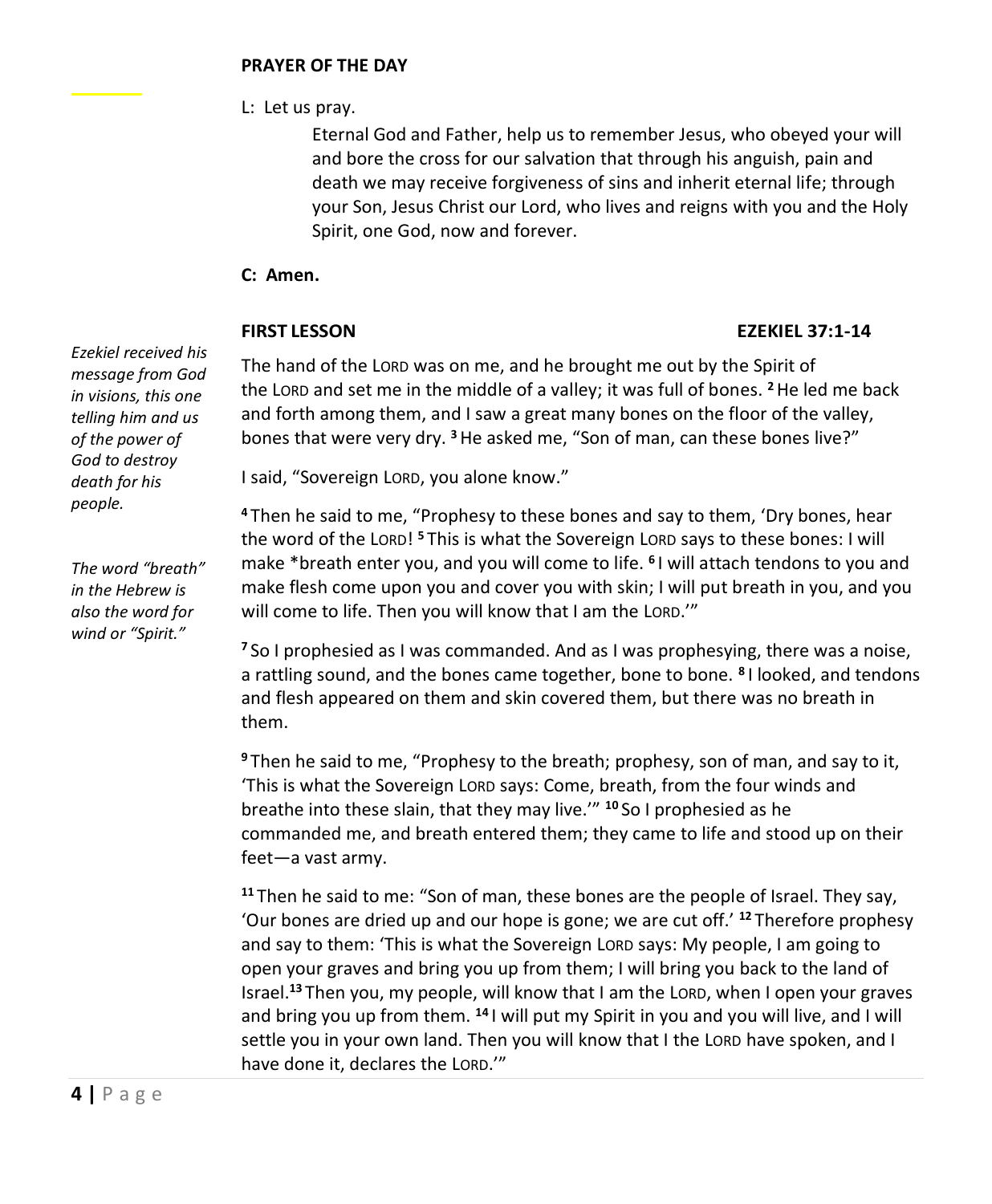### **SECOND LESSON Romans 8:11-19**

*This continues a series of readings we started last week from this awesome chapter of the Bible: a chapter that reminds us that the Spirit who gives life allows us to live without the fear of death.* 

**<sup>11</sup>** And if the Spirit of him who raised Jesus from the dead is living in you, he who raised Christ from the dead will also give life to your mortal bodies because of his Spirit who lives in you.

**<sup>12</sup>** Therefore, brothers and sisters, we have an obligation—but it is not to the flesh, to live according to it. **<sup>13</sup>** For if you live according to the flesh, you will die; but if by the Spirit you put to death the misdeeds of the body, you will live.

**<sup>14</sup>** For those who are led by the Spirit of God are the children of God.**<sup>15</sup>** The Spirit you received does not make you slaves, so that you live in fear again; rather, the Spirit you received brought about your adoption to sonship. And by him we cry, *"Abba,* Father." **<sup>16</sup>** The Spirit himself testifies with our spirit that we are God's children. **<sup>17</sup>**Now if we are children, then we are heirs—heirs of God and co-heirs with Christ, if indeed we share in his sufferings in order that we may also share in his glory.

**<sup>18</sup>** I consider that our present sufferings are not worth comparing with the glory that will be revealed in us. **<sup>19</sup>** For the creation waits in eager expectation for the children of God to be revealed.



### **VERSE OF THE DAY**

The Son of Man did not come to be served but to serve, and to give his life as a ransom for many. (Mark 10:45)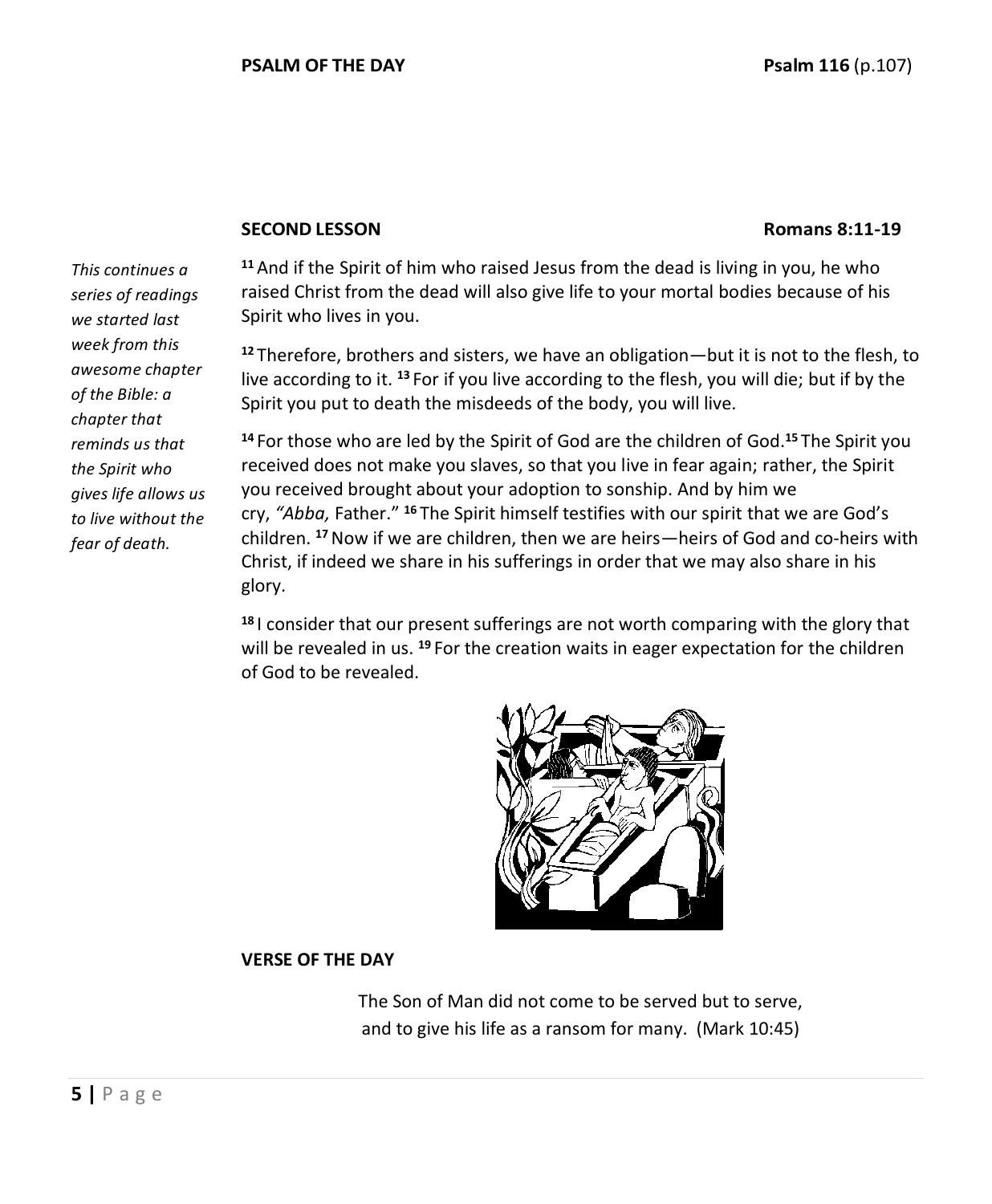# **HYMN OF THE DAY POWER OF THE CROSS** Keith Getty, Stuart Townend

Oh to see the dawn of the darkest day Christ on the road to Calvary. Tried by sinful men, torn and beaten then Nailed to the cross of wood.

Oh to see the pain written on your face. Bearing the awesome weight of sin. Every bitter thought every evil deed. Crowning your blood stain brow.

> **Refrain**: This the power of the cross, Christ became sin for us, took the blame bore the wrath we stand forgiven at the cross.

Now the day light flees, now the ground beneath quakes as its Maker bows his head. Curtain torn in two, dead are raised to life. "Finished!" The victory cry. **Refrain**

Oh to see my name written in the wounds, For through your suffering I am free. Death is crushed to death, life is mine to live. Won through your selfless love.

> This, the power of the cross: Son of God slain for us. What a love, What a cost. We stand forgiven at the cross.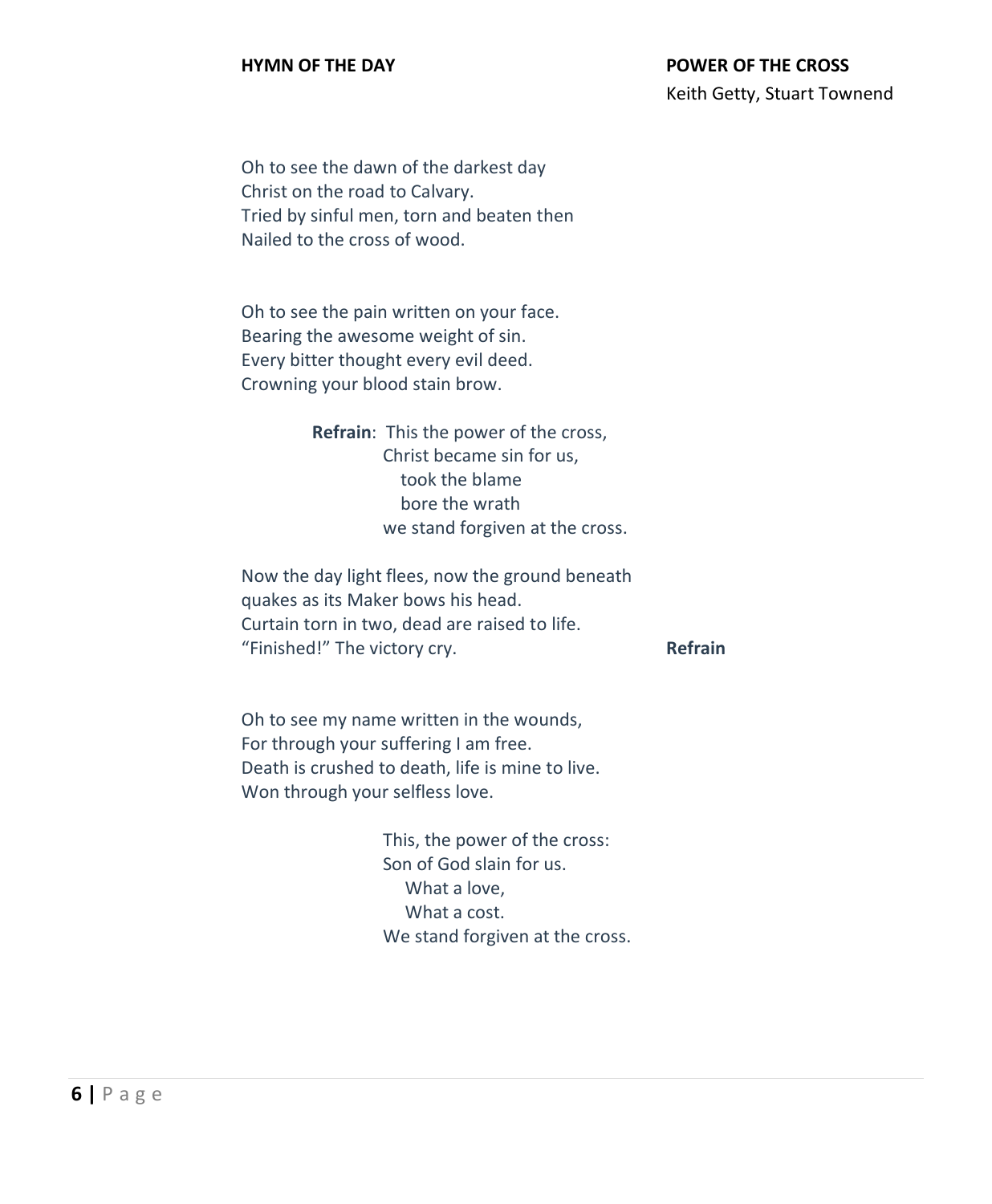<sup>17</sup>On his arrival, Jesus found that Lazarus had already been in the tomb for four days.  $18$ Bethany was less than two miles from Jerusalem,  $19$  and many Jews had come to Martha and Mary to comfort them in the loss of their brother. <sup>20</sup>When Martha heard that Jesus was coming, she went out to meet him, but Mary stayed at home.

 $21$ "Lord," Martha said to Jesus, "if you had been here, my brother would not have died. <sup>22</sup>But I know that even now God will give you whatever you ask."

 $23$  Jesus said to her. "Your brother will rise again."

 $24$ Martha answered, "I know he will rise again in the resurrection at the last day."

 $25$ Jesus said to her, "I am the resurrection and the life. He who believes in me will live, even though he dies; <sup>26</sup> and whoever lives and believes in me will never die. Do you believe this?"

<sup>27</sup>"Yes, Lord," she told him, "I believe that you are the Christ, the Son of God, who was to come into the world."

 $38$  Jesus, once more deeply moved, came to the tomb. It was a cave with a stone laid across the entrance.<sup>39</sup> "Take away the stone," he said.

"But, Lord," said Martha, the sister of the dead man, "by this time there is a bad odor, for he has been there four days."

 $40$  Then Jesus said, "Did I not tell you that if you believe, you will see the glory of God?"

<sup>41</sup> So they took away the stone. Then Jesus looked up and said, "Father, I thank you that you have heard me. <sup>42</sup> I knew that you always hear me, but I said this for the benefit of the people standing here, that they may believe that you sent me."

 $43$  When he had said this, Jesus called in a loud voice, "Lazarus, come out!"  $44$ The dead man came out, his hands and feet wrapped with strips of linen, and a cloth around his face.

Jesus said to them, "Take off the grave clothes and let him go."

<sup>45</sup> Therefore many of the Jews who had come to visit Mary, and had seen what Jesus did, believed in him.